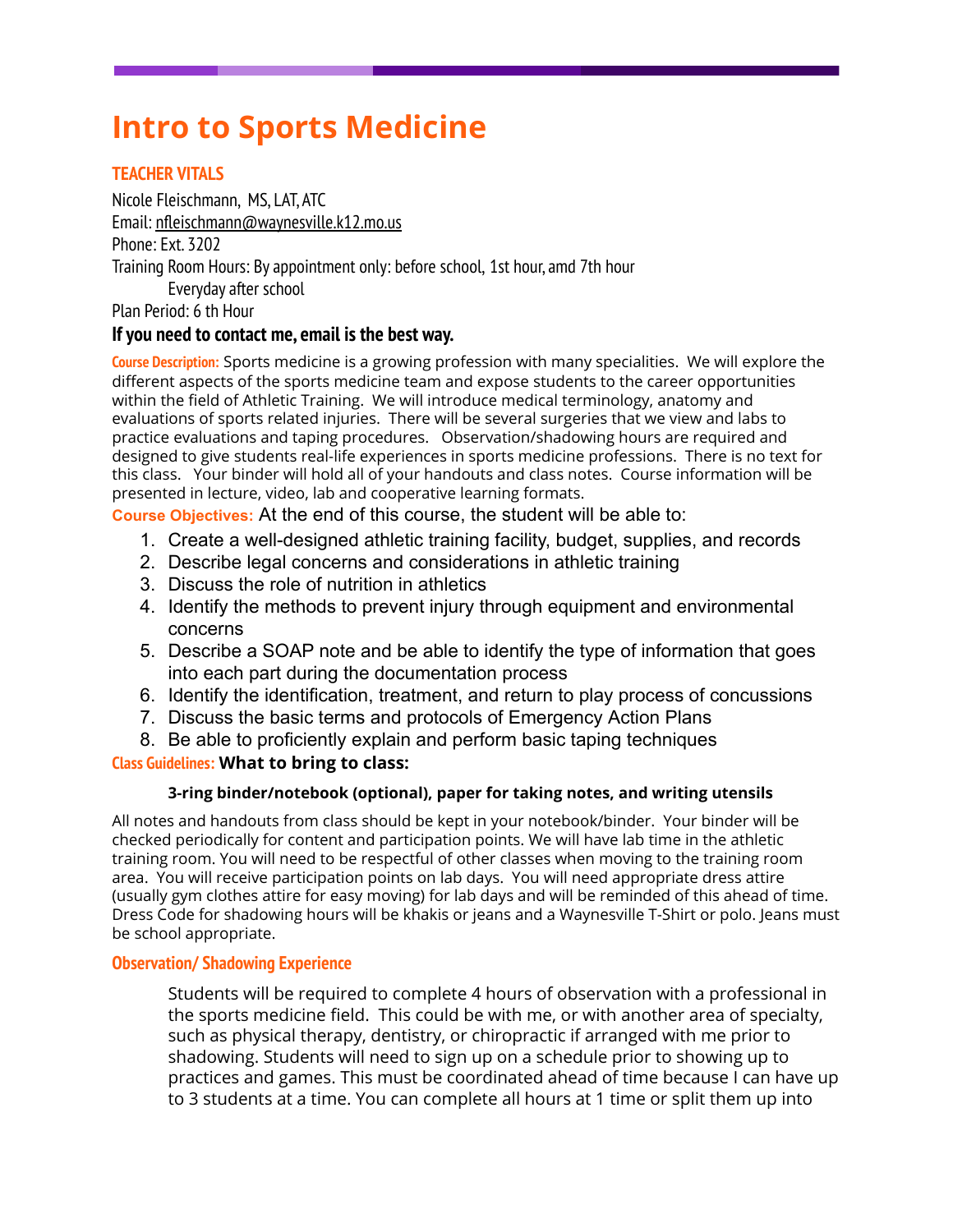#### separate shifts. **DO NOT WAIT UNTIL THE VERY END OF THE SEMESTER TO COMPLETE THESE HOURS.**

#### **Grading Policy**

Per WHS and district policy, each semester grade will be divided into two categories, each with a specific weight. The categories will be broken down as follows:

- I. Assessments (60% total)
	- A. Projects, Assessments
- II. Practice work (40% total)

# A. Performance, Written Assignments, Daily Work

# **Percent Scale**

- $\bullet$  90-100% A
- 80-89% B
- 70-79% C
- 60-69% D
- $\bullet$  Below 60% F

# **Late Work Policy**

Late work will be accepted according to WHS policy and is defined as any assignment given to students to be taken out of the classroom to be completed.

The following credit will be given for late work: Students turning in work any time after the original due date will be eligible for 75% of the original points assigned. Late assignments must also be turned in before the current unit summative exam. After the unit summative exam late work may no longer be accepted for credit.

#### **Daily classroom procedures**

- 1. Be on time
- 2. Respect others
- 3. Be prepared
- 4. Be productive

# **Hall Passes/Procedures for Leaving a Classroom**

Instructional time is directly linked to student achievement; therefore, it is important for students to remain in the classroom during the entire class time. If a student has an emergency that cannot be taken care of out of class, then the procedures for leaving the classroom has been defined in the student handbook as:

"Students must have their ID card to leave a class. (Restroom will be the only exception). Planners will be used for hall passes. Both students and teachers are responsible for completing the pass……. A student in the hall without a properly completed hall pass may be subject to disciplinary action."

#### **Electronic Devices**

Sports Medicine will follow the electronic devices guidelines as defined in the student handbook:

"Personal electronic devices may only be used at school before and after school hours…… and between classes during designated passing times. Headphones/ear buds will not be used between classes during designated passing times. These items may NOT be used, displayed or heard during class periods either inside or outside the classroom, unless the teacher has given approval for educational purposes. Students are prohibited from using camera phones or other electronic